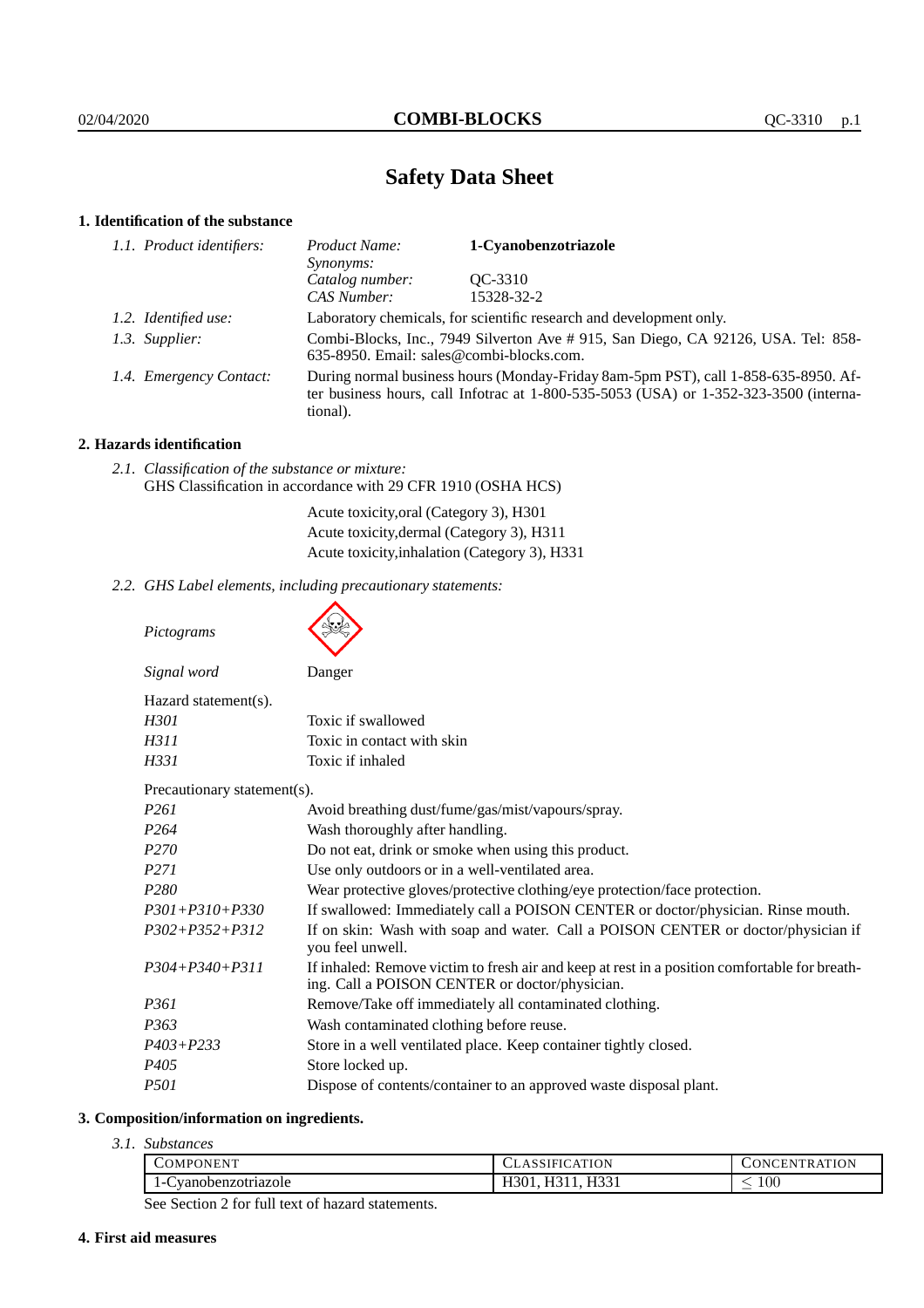*4.1. Description of first aid measures.*

| General advice:          | Consult a physician. Show this safety data sheet to the doctor in attendance. Move out of<br>dangerous area.                                                                                            |
|--------------------------|---------------------------------------------------------------------------------------------------------------------------------------------------------------------------------------------------------|
| If inhaled:              | Remove victim to fresh air and keep at rest in a position comfortable for breathing. Call a<br>POISON CENTER or doctor/physician.                                                                       |
| In case of skin contact: | Wash with soap and water. Call a POISON CENTER or doctor/physician if you feel<br>unwell.                                                                                                               |
| In case of eye contact:  | Immediately flush with plenty of water. After initial flushing, remove any contact lenses<br>and continue flushing for at least 15 minutes. Keep eye wide open while rinsing. Get<br>medical attention. |
| If swallowed:            | Immediately call a POISON CENTER or doctor/physician. Rinse mouth.                                                                                                                                      |
|                          |                                                                                                                                                                                                         |

*4.2. Most important symptoms and effects, both acute and delayed:* See Section 2.2 and/or in Section 11.

*4.3. Indication of any immediate medical attention and special treatment needed:*

No data.

## **5. Fire fighting measures**

- *5.1. Extinguishing media:* Use dry sand, dry chemical or alcohol-resistant foam for extinction.
- *5.2. Special hazards arising from the substance or mixture:* Carbon monoxide, nitrogen oxides.
- *5.3. Advice for firefighters:* Wear self-contained breathing apparatus for firefighting if necessary.
- *5.4. Further information:* No data available.

### **6. Accidental release measures**

- *6.1. Personal precautions, protective equipment and emergency procedures:* Ensure adequate ventilation. Use personal protective equipment.
- *6.2. Environmental precautions:* Should not be released into the environment. See Section 12 for additional ecological information.
- *6.3. Methods and materials for containment and cleaning up:* Sweep up or vacuum up spillage and collect in suitable container for disposal.
- *6.4. Reference to other sections:* Refer to protective measures listed in Sections 8 and 13.

## **7. Handling and storage**

- *7.1. Precautions for safe handling:* Avoid contact with skin and eyes. Avoid inhalation of vapour or mist. Keep away from sources of ignition - No smoking. Take measures to prevent the build up of electrostatic charge. For precautions see section 2.2.
- *7.2. Conditions for safe storage, including any incompatibilities:* Store under −20◦C. Keep container tightly closed in a dry and well-ventilated place. Containers which are opened must be carefully resealed and kept upright to prevent leakage.
- *7.3. Specific end use(s):* Laboratory chemicals, for scientific research and development only.

## **8. Exposure Controls / Personal protection**

*8.1. Control parameters:*

*Components with workplace control parameters:* Contains no substances with occupational exposure limit values. *8.2. Exposure controls:*

*Appropriate engineering controls:* Ensure that eyewash stations and safety showers are close to the workstation location. Ensure adequate ventilation, especially in confined areas. Use only under a chemical fume hood.

*Personal protective equipment:*

| Eye/face protection: | Wear appropriate protective eyeglasses or chemical safety goggles as described by OSHA's<br>eye and face protection regulations in 29 CFR 1910.133 or European Standard EN166.                                                                                                                                         |
|----------------------|------------------------------------------------------------------------------------------------------------------------------------------------------------------------------------------------------------------------------------------------------------------------------------------------------------------------|
| Skin protection:     | Handle with gloves. Gloves must be inspected prior to use. Use proper glove removal<br>technique (without touching glove's outer surface) to avoid skin contact with this product.<br>Dispose of contaminated gloves after use in accordance with applicable laws and good<br>laboratory practices. Wash and dry hands |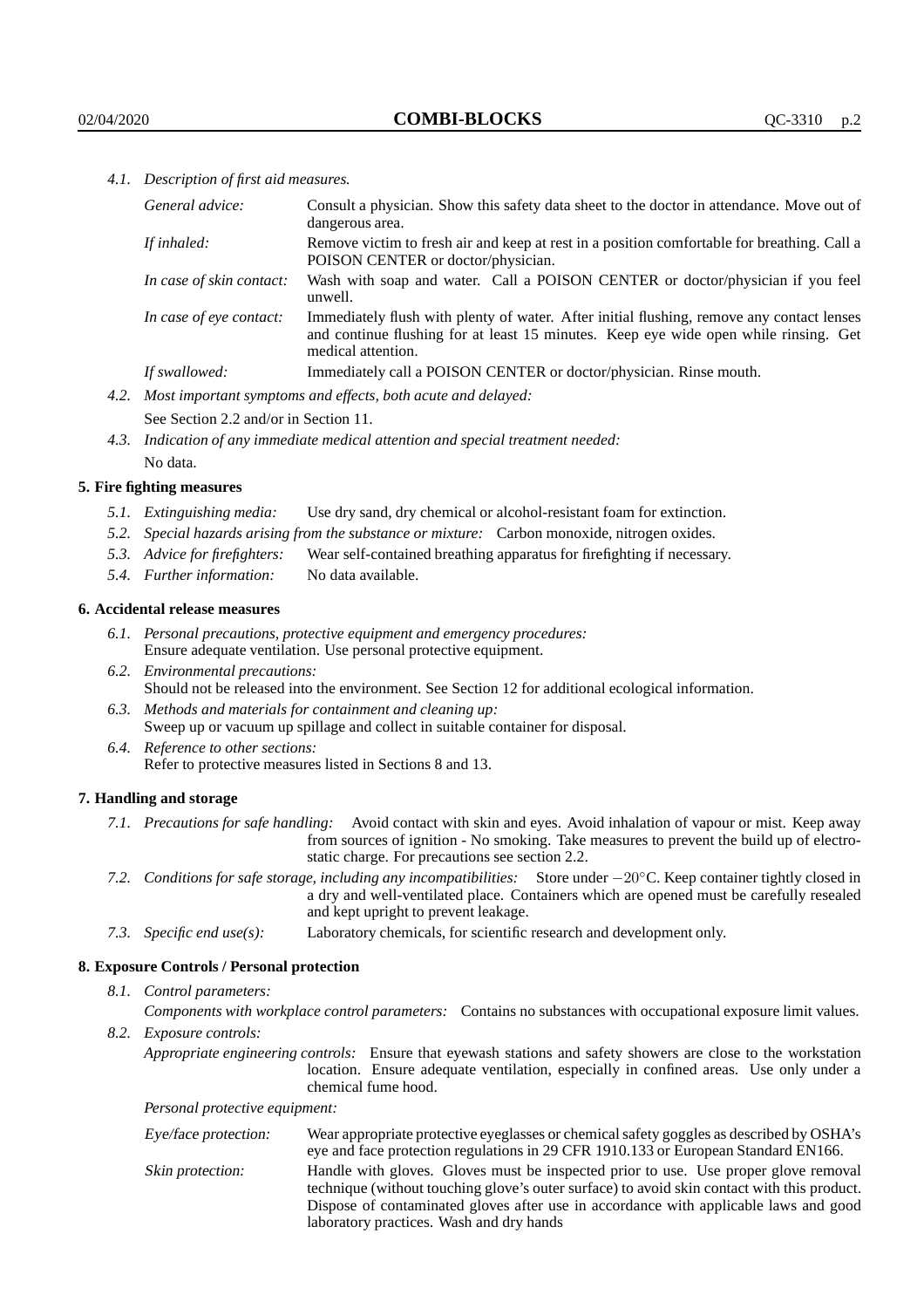| <b>Body Protection:</b>            |                                                                                      | Complete suit protecting against chemicals, Flame retardant antistatic protective clothing. |
|------------------------------------|--------------------------------------------------------------------------------------|---------------------------------------------------------------------------------------------|
|                                    | The type of protective equipment must be selected according to the concentration and |                                                                                             |
|                                    | amount of the dangerous substance at the specific workplace.                         |                                                                                             |
| Respiratory protection:            |                                                                                      | No protective equipment is needed under normal use conditions.                              |
| Control of environmental exposure: |                                                                                      | Prevent further leakage or spillage if safe to do so. Do not let product enter              |
|                                    | drains.                                                                              |                                                                                             |

## **9. Physical and chemical properties**

*9.1. Information on basic physical and chemical properties*

| (a)      | Appearance:                                   | Solid    |
|----------|-----------------------------------------------|----------|
| (b)      | Odour:                                        | No data  |
| (c)      | Odour Threshold:                              | No data  |
| (d)      | pH:                                           | No data  |
| (e)      | Melting point/freezing point:                 | No date. |
| (f)      | Initial boiling point and boiling range:      | No data  |
| (g)      | Flash point:                                  | No data  |
| (h)      | Evaporatoin rate:                             | No data  |
| (i)      | Flammability (solid, gas):                    | No data  |
| (j)      | Upper/lower flammability or explosive limits: | No data  |
| $\rm(k)$ | Vapour pressure:                              | No data  |
| (1)      | Vapour density:                               | No data  |
| (m)      | Relative density:                             | No data  |
| (n)      | Water solubility:                             | No data  |
| $\circ$  | Partition coefficient: n-octanol/water:       | No data  |
| (p)      | Auto-ignition:                                | No data  |
| (q)      | Decomposition temperature:                    | No data  |
| (r)      | Viscosity:                                    | No data  |
| (s)      | Explosive properties:                         | No data  |
| (t)      | Oxidizing properties:                         | No data  |

#### *9.2. Other safety information:*

| Formula          | $C_7H_4N_4$ |
|------------------|-------------|
| Molecular weight | 144.1       |
| CAS Number       | 15328-32-2  |

## **10. Stability and reactivity**

- *10.1. Reactivity* No data
- *10.2. Chemical stability* Stable under recommended storage conditions.
- *10.3. Possibility of hazardous reactions* No data
- *10.4. Conditions to avoid*
- 

*10.5. Incompatible material* Explosives, flammable/toxic gases, flammable liquid, flammable solid, spontaneously combustible substances, substances which are dangerous when wet, oxidizing substances, organic peroxides, poisons, infectious substances, radioactive materials.

*10.6. Hazardous decomposition products:*

Hazardous decomposition products formed under fire conditions: Carbon monoxide, nitrogen oxides. Other decomposition products: No data In the event of fire: See Section 5.

#### **11. Toxicological information**

*11.1 Information on toxicological effects*

| Acute toxicity:                    | Toxic if swallowed. Toxic in contact with skin. Toxic if inhaled. |
|------------------------------------|-------------------------------------------------------------------|
| Skin irritation/corrosion:         | Toxic in contact with skin. Toxic if inhaled.                     |
| Eye damage/irritation:             | No data available.                                                |
| Respiratory or skin sensitization: | No data available.                                                |
| Germ cell mutagenicity:            | No data available.                                                |